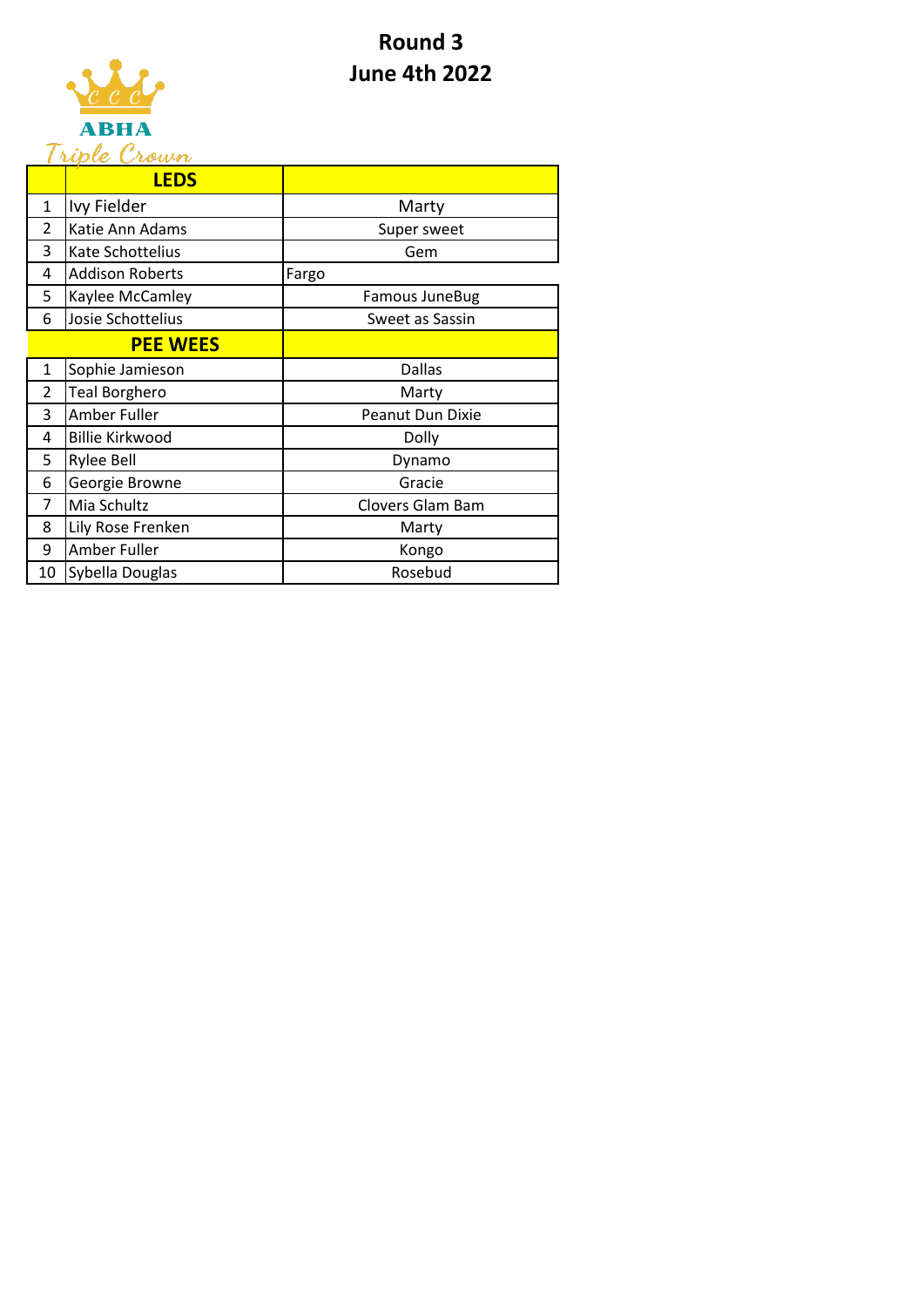|                | <b>JNR 4D</b>         |                              |
|----------------|-----------------------|------------------------------|
| $\mathbf 1$    | Charlee Lyons         | Flash                        |
| $\overline{2}$ | <b>Bindy Brannock</b> | Kit Cat                      |
| 3              | Ayda Labuschewski     | Jatz                         |
| 4              | Tyra spring           | Rocn the Style               |
| 5              | Ella Christensen      | Down to Jorja                |
| 6              | <b>Klancy Higgins</b> | Katniss                      |
| 7              | Drew Christensen      | <b>Neon Destiny</b>          |
| 8              | <b>Ruby Bell</b>      | Tex                          |
| 9              | Sidnee Cowan          | Rattlesnack Jake             |
| 10             | Mia Dawson            | <b>Bullet</b>                |
| 11             | Amarni Young          | Marblehill Zippostar         |
| 12             | Emi Carlson           | Streaka                      |
| 13             | Sarah MacCronan       | Dunston                      |
| 14             | <b>Chelsey Roots</b>  | Sox                          |
| 15             | Casey Bauman          | Tom Cat                      |
| 16             | Maddy MacCronan       | Trigger                      |
| 17             | Chelsea Roberts       | Ozzies Dust Ta Fame          |
| 18             | Rebecca Meek          | Peppy Painted Renegade       |
| 19             | Carrie Storey         | Who's Success                |
| 20             | Jayme Farr            | On the Spot                  |
| 21             | Breanna Bauman        | Hard to be Humble            |
| 22             | Ayda Labuschewski     | Sid                          |
| 23             | <b>Tyra Spring</b>    | Storm in the Morn            |
| 24             | Sidnee Cowan          | Dakoda                       |
| 25             | Ella Christensen      | Split                        |
| 26             | Drew Christensen      | <b>Pretty Alert</b>          |
| 27             | Sienna Watson         | Cee Ulena                    |
| 28             | Kelley Jo Bozzetto    | Cinch                        |
| 29             | Emi Carlson           | МC                           |
| 30             | Amarni Young          | Miss Moonbar                 |
| 31             | Chelsea Burness       | Rowdy                        |
| 32             | Claire Jensen         | Jet                          |
| 33             | Casey Bauman          | Houston                      |
| 34             | <b>Ruby Bell</b>      | Johnny                       |
| 35             | <b>Chloe Roberts</b>  | Dexter                       |
| 36             | Sarah MacCronan       | <b>Belle</b>                 |
| 37             | <b>Tyra Spring</b>    | Just Maybe                   |
| 38             | Ayda Labuschewski     | Dashin Dancer                |
| 39             | <b>Chelsey Roots</b>  | Jagger Rocs Ta Fame          |
| 40             | Chelsea Roberts       | LazyD Ma Good Hat            |
| 41             | Louise O'neill        | Plain Jane                   |
| 42             | Sieragh Kelly         | Moonshine                    |
| 43             | Chelsea Roberts       | <b>Pirates Smokin Denius</b> |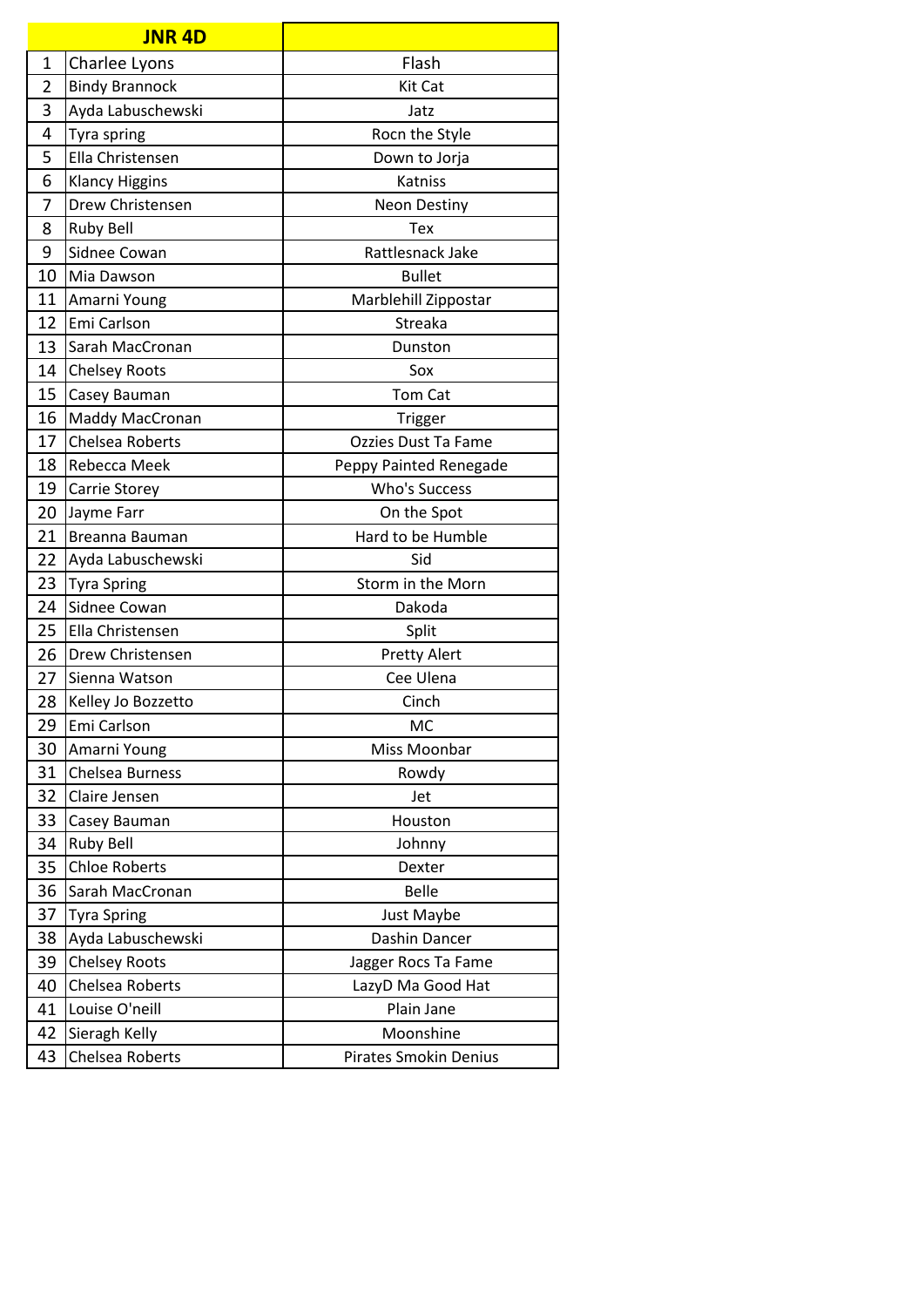| <b>OPEN 4D</b> |                        |                         |  |  |
|----------------|------------------------|-------------------------|--|--|
| 1              | Renee Acton            | <b>Rocs Gold Rascal</b> |  |  |
| $\overline{2}$ | Cloe Gribble           | Donkey                  |  |  |
| 3              | Kelly Podham           | <b>Juicy Wiggles</b>    |  |  |
| 4              | Jordan Labuschewski    | <b>WR Pocohontas</b>    |  |  |
| 5              | <b>Chelsey Roots</b>   | Sox                     |  |  |
| 6              | <b>Christy Engel</b>   | Pirate Spider           |  |  |
| 7              | Ayda Labuschewski      | Jatz                    |  |  |
| 8              | Ella Christensen       | Neon Destiny            |  |  |
| 9              | <b>Emma Douglas</b>    | Rosebud                 |  |  |
| 10             | <b>Chrissy Peersen</b> | <b>Tuff Man Cutter</b>  |  |  |
| 11             | <b>Klancy Higgins</b>  | MP U No U Want This     |  |  |
| 12             | Rachele Malone         | <b>Morning Cruise</b>   |  |  |
| 13             | <b>Alistair Malone</b> | <b>Customised Cash</b>  |  |  |
| 14             | Sarah McCamley         | Eyesa Lethal            |  |  |
| 15             | <b>Bindy Brannock</b>  | Kit Cat                 |  |  |
| 16             | <b>Sheree Bright</b>   | Mojos Miss              |  |  |
| 17             | <b>Kim Hamilton</b>    | Tex                     |  |  |
| 18             | Catherine Stewart      | Pirates Cee SS Alabama  |  |  |
| 19             | Sara Beak              | Kintala Chexels         |  |  |
| 20             | Angela Simpson         | Delta                   |  |  |
| 21             | Jema Slotosch          | <b>Dashing Acres</b>    |  |  |
| 22             | Ashleigh Rayner        | Seligman Spirit         |  |  |
| 23             | Mia Dawson             | <b>Bullet</b>           |  |  |
| 24             | Ash Koch               | Split                   |  |  |
| 25             | <b>Tass Hulton</b>     | One Stylish Lass        |  |  |
| 26             | <b>Stacey Hatch</b>    | Dart                    |  |  |
| 27             | <b>Briahna Larkins</b> | <b>Waru Warrior</b>     |  |  |
| 28             | Suzy Patteson          | Dakoda                  |  |  |
| 29             | Ashleigh Morgan        | Penny Ta Fame           |  |  |
| 30             | Mikayla Peckett        | Lethal Bandit           |  |  |
| 31             | Ayda Labuschewski      | Sid                     |  |  |
| 32             | Kerrie Anderson        | <b>Blazing Sunfire</b>  |  |  |
| 33             | Kristy Smith           | Dave                    |  |  |
| 34             | Jennifer Guinea        | <b>Bobby Bingo</b>      |  |  |
| 35             | Terri cooke            | Spartan                 |  |  |
| 36             | Kate Hollingsworth     | Whylie                  |  |  |
| 37             | Naomi Breitkreutz      | Zips My Daddy           |  |  |
| 38             | Sarah MaCronan         | <b>Belle</b>            |  |  |
| 39             | Emma Benjamin          | <b>Breeze</b>           |  |  |
| 40             | Sarah McCamley         | Just Busy bidding       |  |  |
| 41             | Jordan Labuschewski    | Tommy                   |  |  |
| 42             | <b>Jane Nichols</b>    | <b>Rustic All Stars</b> |  |  |
| 43             | Fenella Fletcher       | <b>Tequila Sunset</b>   |  |  |
| 44             | Zara Benjamin          | Bear                    |  |  |
| 45             | Chelsea Roberts        | LazyD Ma Good Hat       |  |  |
| 46             | Letisha Frenken        | <b>Super Sweet</b>      |  |  |
| 47             | Jan Saunders           | Semi                    |  |  |
| 48             | <b>Tiany Dickfos</b>   | Freclkes Gold touch     |  |  |
| 49             | Rebecca Storey         | DC                      |  |  |
| 50             | Jayme Farr             | On the Spot             |  |  |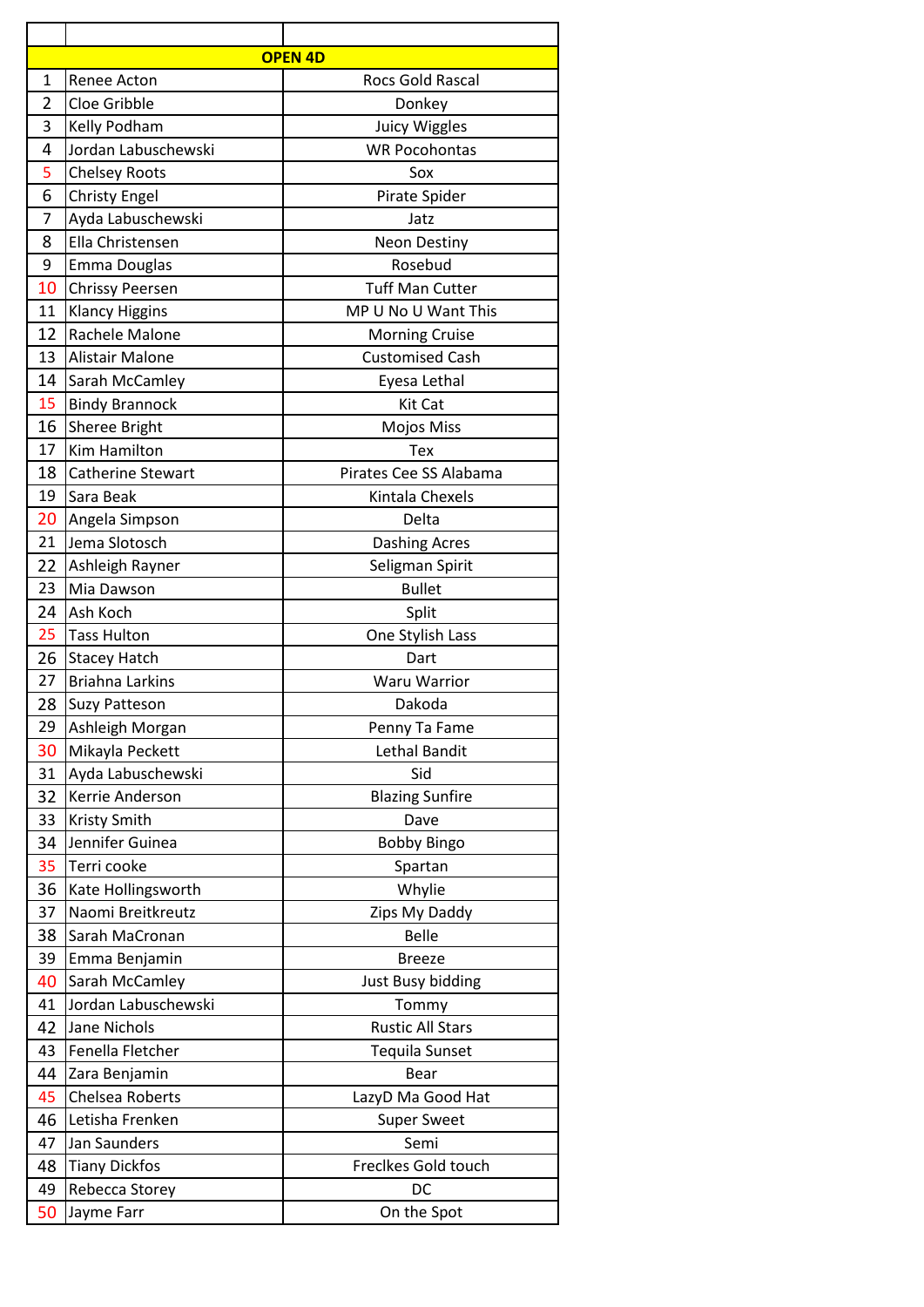| 51  | Kate Cowan              | Dash'n Saint                  |
|-----|-------------------------|-------------------------------|
| 52  | Louise O'neill          | Plain Jane                    |
| 53  | <b>Christy Engel</b>    | <b>Ozzies Dust Ta Fame</b>    |
| 54  | <b>Fallon Mulhall</b>   | Wattermara Elroy              |
| 55  | Lisa Tynan              | Ambassadors Jet               |
| 56  | Jema Slotosch           | Call Me Famous                |
| 57  | Leanne Jenkins          | Double a Roc on Mistress      |
| 58  | Terri cooke             | Gidget                        |
| 59  | <b>Kim Hamilton</b>     | Emoji                         |
| 60  | Gabby Crumblin          | Alfie Cat                     |
| 61  | Emi Carlson             | Streaka                       |
| 62  | <b>Tsara Hogno</b>      | Miss Lee                      |
| 63  | Ella Christensen        | Down To Jorja                 |
| 64  | Ayda Labuschewski       | Dashin Dancer                 |
| 65  | Jordan Labuschewski     | Gypsey                        |
| 66  | Letisha Frenken         | Red                           |
| 67  | Ashleigh Rayner         | Krystal Brook Pia Dora        |
| 68  | Chelsea Burness         | Rowdy                         |
| 69  | Emma Schttelius         | Rocn like Celine              |
| 70  | Sarah McCamley          | <b>Streakin Glamour</b>       |
| 71  | Kristy Smith            | Harleys Solid Roc             |
| 72  | <b>Chloe Roberts</b>    | Dexter                        |
| 73  | Nicole Condon           | Rabbit                        |
| 74  | Sara Beak               | <b>Reckless Desire</b>        |
| 75  | Renee Acton             | Purple                        |
| 76  | <b>Chelsey Roots</b>    | Jagger Rocs Ta Fame           |
| 77  | Angela Simpson          | Destiny                       |
| 78  | Kerrie Anderson         | Mentors Gifted Spin           |
| 79  | Jennifer Guinea         | Custom Whiskey                |
| 80  | Jane Nichols            | <b>Dominant Miss</b>          |
| 81  | Chelsea Roberts         | Warrior                       |
| 82  | <b>Christy Engel</b>    | Rosa                          |
| 83  | <b>Kerry Behan</b>      | George                        |
| 84  | Charlee Lyons           | Flash                         |
| 85  | Jema Slotsch            | SP This Hot Spice             |
| 86  | Zoe Corrie              | <b>Special FX</b>             |
| 87  | Sara eagle              | In the Clouds                 |
| 88  | <b>Jill Lyons</b>       | <b>Pinks Fling</b>            |
| 89  | <b>Jill Lyons</b>       | Lick Da Stamp and Send it     |
| 90  | <b>Sarah MacCronan</b>  | <b>Dunston</b>                |
| 91  | <b>Ella Prow</b>        | <b>Sheeza Rare Pepto</b>      |
| 92  | <b>Ashleigh Rayner</b>  | <b>Clovers Glam Bam</b>       |
| 93  | <b>Emma Schottelius</b> | <b>Sweet As Sassin</b>        |
| 94  | <b>Emma Douglas</b>     | <b>Dixie</b>                  |
| 95  | <b>Anna Hamilton</b>    | <b>Roc O Denny</b>            |
| 96  | <b>Maree Prow</b>       | <b>Boonstyle Fame</b>         |
| 97  | <b>Ella Prow</b>        | <b>Morns ABBA Roc</b>         |
| 98  | Naomi Purcell           | Little Bid O Morn             |
| 99  | <b>Christy Engel</b>    | <b>Pirates Smokin Denius</b>  |
|     | 100 Emi Carlson         | <b>MC</b>                     |
| 101 | <b>Ashleigh Rayner</b>  | <b>Tassa Flirtin Sparkles</b> |
| 102 | Rebecca Meek            | Peppy Painted Renegade        |